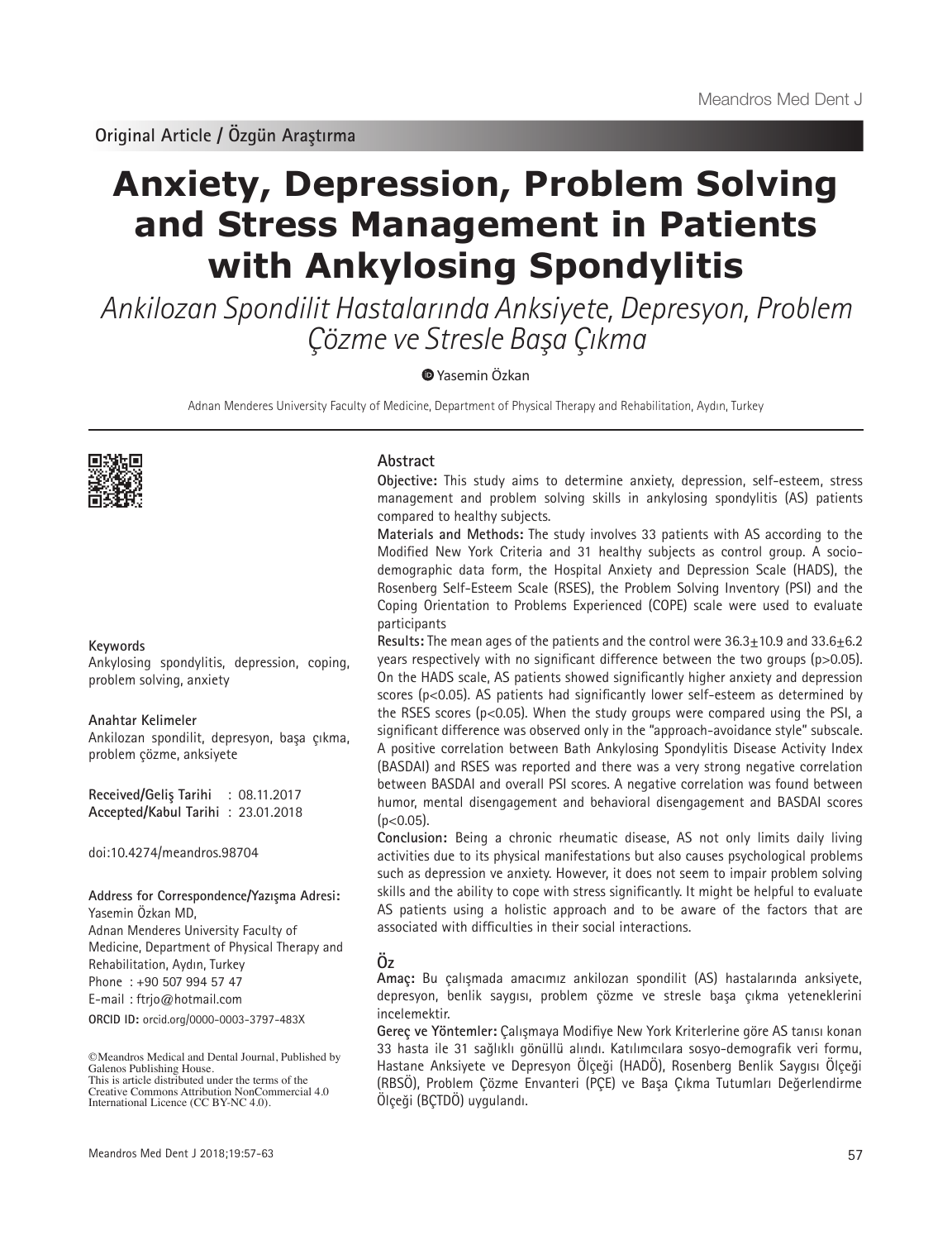**Bulgular:** Katılımcıların yaş ortalamaları 36,3±10,9 olup kontrol grubunda 33,6±6,2 idi ve gruplar arasında anlamlı farklılık yoktu (p>0,05). Gruplar HADÖ ölçeğine göre karşılaştırıldığında, AS hastalarında anksiyete ve depresyon skorları anlamlı olarak daha yüksek saptandı (p<0,05). AS hastalarında RBSÖ'ye göre benlik saygıları anlamlı olarak daha düşüktü (p<0,05). Gruplar PÇE'ye göre kıyaslandığında sadece "kaçıngan yaklaşım" alt skalasında anlamlı farklılık tespit edildi. Bath Ankilozan Spondilit Hastalık Aktivitesi Ölçeği (BASDAI) ile RBSÖ arasında pozitif korelasyon saptanırken, PÇE toplam puanları ile çok güçlü negatif korelasyon saptandı. BÇTDÖ'ye göre ise; şakaya vurma (mizaha vurma), zihinsel boş verme ve davranışsal boş verme ile negatif korelasyon saptandı (p<0,05). **Sonuç:** Kronik romatolojik bir hastalık olan AS sadece fiziksel belirtilerle yaşamı sınırlandıran bir hastalık değil aynı zamanda depresyon ve anksiyete gibi ruhsal durumlara yol açmaktadır, benlik saygısını azaltabilmektedir; ancak stresle başa çıkma ve problem çözme yeteneğini çok fazla etkilememektedir. Bu nedenle AS hastaları bütüncül bir yaklaşımla değerlendirilmeli ve bu hastaların sosyal iletişimlerini zorlaştıran etkenler hakkında duyarlı ve dikkatli olunmalıdır.

# **Introduction**

As a chronic rheumatic condition, ankylosing spondylitis (AS) especially affects axial skeleton and restricts spinal mobility over the disease continuum.

AS may trigger pain and inflammation in the fibroosseus junctions, joints and vertebra. Consequently, it is associated with impaired physical functioning such as reduced spinal mobility, stiffness, fatigue, sleep disorders as well as psychological problems including depression, anxiety and stress. The goal of treatment is to relieve pain and stiffness, prevent postural deformities and maintain physical and psychological well-being (1-4).

Since AS is a chronic and progressive disease that leads to deformities and functional disability, patients may experience some psychiatric symptoms. In a study by Martindale et al. (2), it was underscored that assessment of psychological status over the course of the disease is equally important as clinical evaluation of the condition. Psychiatric symptoms that most commonly occur in AS patients include anxiety and depression. Depression and anxiety have been reported in 28% to 32% of patients with AS (5,6). In another study, approximately one-third of AS patients reported a high level of depressive symptoms (7). Additionally, there are numerous studies that measured the quality of life as well as anxiety and depression in AS patients (5-9).

Given the chronic nature of AS and progressive disability and psychiatric problems associated with AS, these patients would inevitably encounter some difficulties in their daily living activities. Accordingly, it might be challenging for AS patients to cope with stressful life events and daily problems.

Coping is defined as all cognitive, emotional and behavioral responses exhibited by individuals in order to resist and tolerate stressful events or factors when confronted with such situations (10). Failure of an individual to fulfill psychological, physical and social functions results in developing some sort of coping strategies for minimizing the negative consequences of their disease that are consistent with their culture and value system (10,11). Identification of coping strategies used by an individual to respond to stress factors might assist in establishing treatment goals and assessing therapeutic efficacy (12).

Problem solving has been defined as a process encompassing a range of cognitive and psychological efforts to eliminate obstacles experienced in order to achieve a specific goal (13). We suggest that given the psychological aspects of AS disease, patients with AS might develop problem solving and coping attitudes which may be different than those adopted by healthy individuals. Previously, stress management in AS patients has been rarely investigated (14,15) and to our best knowledge, this is the first study to report on problem solving attitudes of AS patients.

This study aims to determine anxiety, depression, self-esteem, stress management and problem solving skills in AS patients compared to healthy subjects.

#### **Materials and Methods**

The study included 33 ambulatory patients diagnosed with AS by Modified New York Criteria who presented to the physical therapy and rehabilitation outpatient clinic of university medical faculty research and training hospital and 31 age- and gender-matched healthy subjects selected among hospital staff and patient relatives. Individuals with a history of chronic illness such as heart failure, chronic renal failure, chronic liver disease, chronic obstructive pulmonary disease, thyroid problems, neoplastic disease or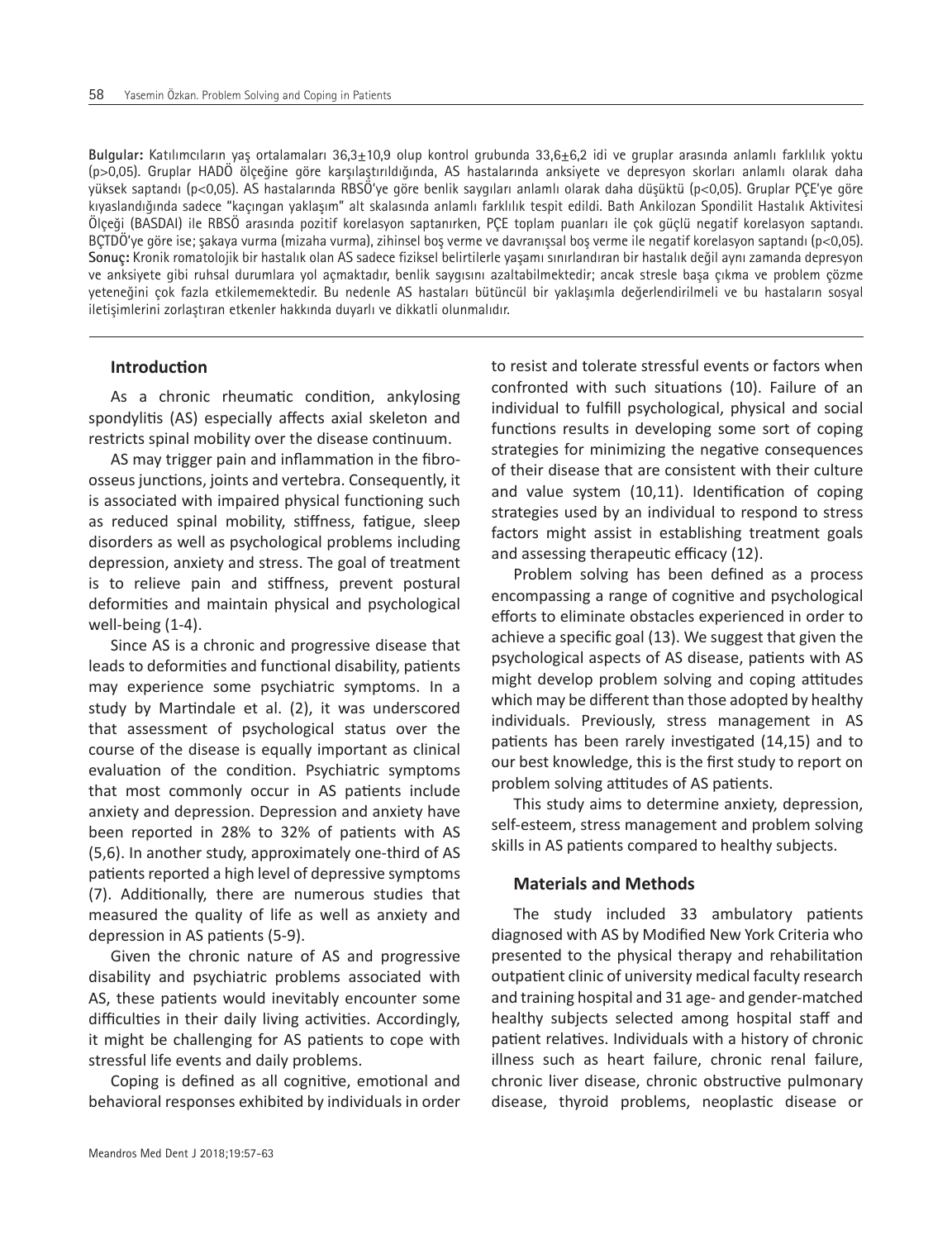chronic infectious disease and those receiving chronic steroid therapy were excluded from both groups. Illiterate persons or individuals who were mentally unable to fully comprehend and complete study questionnaires were also excluded. All patients included were informed about the study, and their written informed consent was obtained. The study protocol was approved by the institutional ethics committee. The study was conducted in accordance with the principles of the Declaration of Helsinki.

## **Measurements**

#### **Socio-demographic Data Form**

The socio-demographic data form used for the study was generated by the authors and administered to all participants at the initial presentation. The data form included various types of information about the participants including age, sex, marital status, occupation, smoking and alcohol use.

# **Bath Ankylosing Spondylitis Disease Activity Index**

Disease activity and functional status of the patients in the study were evaluated using the Bath Ankylosing Spondylitis Disease Activity Index (BASDAI).

BASDAI consists of 6 questions addressing five major symptoms of the disease over the past week (fatigue, spinal and hip pain, swelling and pain in peripheral joints, enthesitis, duration and severity of morning stiffness). Total score is obtained by rating each question on a 0-10 cm visual analogue scale and individual scores are averaged. BASDAI questionnaires have been validated to Turkey in previous studies (16,17).

#### **Hospital Anxiety and Depression Scale**

The Hospital Anxiety and Depression Scale (HADS) is a self-asessment scale which was originally developed by Zigmond and Snaith (18), used for the evaluation of depression and anxiety and to measure changes in their levels and severity in patients. HADS questionnaires have been validated to Turkey in previous studies by Aydemir et al. (19). The HADS contains a total of 14 questions; seven of them (odd numbers) relate to anxiety and seven relate to depression (even numbers). It is a 4-point Likert scale.

# **Rosenberg Self-Esteem Scale**

The Rosenberg Self-Esteem Scale (RSES) is a selfreport instrument for evaluating global self-worth. It is a 10-item Likert scale that is used to measure

individual self-esteem. RSES questionnaires have been validated to Turkey in previous studies by Çuhadaroğlu (20). Higher scores suggest higher self-esteem.

# **Problem Solving Inventory**

The Problem Solving Inventory (PSI) is a 35-item instrument which was developed by Heppner and Peterson (21). Overall, the PSI scale assesses an individual's awareness of his or her problem-solving abilities. Higher total scores indicate lower level of self-perceived confidence in problem solving. The Turkish adaptation study of the PSI was performed by Sahin et al. (22).

# **The Coping Orientation to Problems Experienced Inventory**

This inventory was developed by Carver et al. (23) to determine strategies used by individuals for coping with stressful events. It is a self-report instrument consisting of 60 questions. The Coping Orientation to Problems Experienced (COPE) inventory is comprised of 15 subscales: 1) Active coping, 2) Restraint, 3) Planning, 4) Use of instrumental social support, 5) Suppression of competing activities, 6) Positive reinterpretation and growth, 7) Religious coping, 8) Humor, 9) Use of emotional social support, 10) Acceptance, 11) Behavioral disengagement, 12) Substance use, 13) Denial, 14) Mental disengagement, 15) Focus on and venting of emotions. Total possible score for each subscale ranges from 4 to 16 points. The sum of the points obtained on the first five subscales gives the score for problem-focused coping, the sum of the points from the subscales 6 to 10 gives the score for emotion-focused coping and the sum of the points from the last five subscales gives the score for non-functional coping. The psychometric properties of the COPE were examined in a Turkish sample by Ağargün et al. (12).

#### **Statistical Analysis**

Statistical analyses of the study data were performed using SPSS 16.0 software package. Normal distribution of scores was checked using Kolmogorov-Smirnov and Shapiro-Wilk tests. Relations between test scores were analyzed by Mann-Whitney U and independent t-tests. Correlations between BASDAI scores of patients and other scales were evaluated using Pearson's coefficient of correlation. A p value less than 0.05 was considered statistically significant.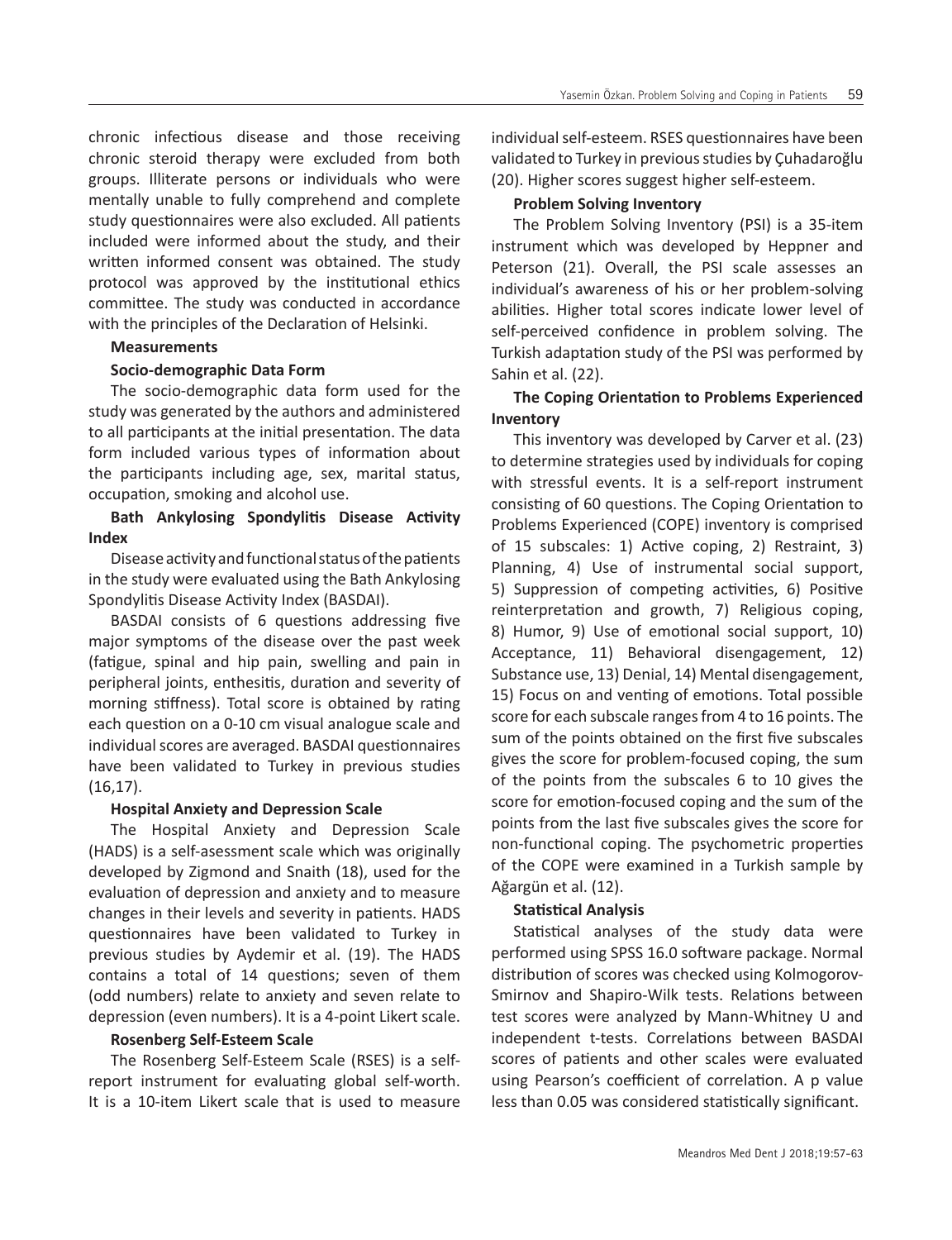# **Results**

The study enrolled 33 AS patients and 31 healthy controls. The mean age of patients and controls was 36.3±10.9 and 33.6±6.2 years, respectively with no significant between the two groups (p>0.05). There were 11 (33.3%) females and 22 (66.7%) males in the AS group. Control group consisted of 6 (19.4%) females and 25 (80.6%) males. Gender distribution was not statistically significantly different between the groups (p>0.05). No significant difference was found between AS patients and control group with respect to the marital status, education, occupation, alcohol use and smoking (p>0.05) (Table 1).

On the HADS scale, AS patients showed significantly higher anxiety and depression scores versus control group (p<0.05). Also, AS patients had significantly lower self-esteem as demonstrated by RSES scores (p<0.05). When study groups were compared using the PSI, a significant difference was observed only in the "approach-avoidance style" subscale. AS patients

| Table 1. Comparison of socio-demographic data of<br>patient and control groups |                      |                      |      |  |
|--------------------------------------------------------------------------------|----------------------|----------------------|------|--|
|                                                                                | <b>Patient group</b> | <b>Control group</b> | p    |  |
|                                                                                | (n=33)               | $(n=31)$             |      |  |
| Age                                                                            | 36.3±10.9            | 33.6±6.2             | 0.22 |  |
| Gender                                                                         |                      |                      |      |  |
| Female                                                                         | 11 (33.3%)           | 6(19.4%)             | 0.20 |  |
| Male                                                                           | 22 (66.7%)           | 25 (80.6%)           |      |  |
| <b>Marital status</b>                                                          |                      |                      |      |  |
| Married                                                                        | 23 (69.7%)           | 24 (77.4%)           | 0.48 |  |
| Single or divorced                                                             | 10 (30.3%)           | 7 (32.6%)            |      |  |
| <b>Education</b>                                                               |                      |                      |      |  |
| <b>None</b>                                                                    | 1(3%)                | $0(0\%)$             |      |  |
| Literate                                                                       | $0(0\%)$             | 1(3.2%)              | 0.08 |  |
| Primary school                                                                 | 14 (42.4%)           | 5(16.1%)             |      |  |
| High-school graduate                                                           | 11 (33.3%)           | 15 (48.4%)           |      |  |
| University graduate                                                            | 7 (21.2%)            | 10 (32.3%)           |      |  |
| Occupation                                                                     |                      |                      |      |  |
| Unemployed                                                                     | 10 (30.3%)           | 4 (12.9%)            |      |  |
| Civil servant                                                                  | 6(18.2%)             | 14 (45.2%)           | 0.53 |  |
| Worker                                                                         | 12 (36.4%)           | 12 (38.7%)           |      |  |
| Self-employed                                                                  | 3(9.1%)              | $0(0\%)$             |      |  |
| Other                                                                          | 2(6.1%)              | 1(3.2%)              |      |  |
| <b>Alcohol use</b>                                                             |                      |                      |      |  |
| Yes                                                                            | 4(12.1%)             | 3(9.7%)              | 0.06 |  |
| <b>No</b>                                                                      | 29 (87.9%)           | 28 (90.3%)           |      |  |
| <b>Smoking</b>                                                                 |                      |                      |      |  |
| Yes                                                                            | 15 (45.5%)           | 7(22.6%)             | 0.53 |  |
| <b>No</b>                                                                      | 18 (87.9%)           | 24 (77.4%)           |      |  |

**Table 2. Comparison of patient and control groups by the Hospital Anxiety and Depression Scale, the Rosenberg Self-Esteem Scale and the Problem Solving Inventory**

|                                                                                                                                                                                           | <b>Patients</b><br>$(n=33)$ | <b>Controls</b><br>(n=31)    | p        |  |
|-------------------------------------------------------------------------------------------------------------------------------------------------------------------------------------------|-----------------------------|------------------------------|----------|--|
| <b>BASDAI</b>                                                                                                                                                                             | $4.15 \pm 1.21$             | $\qquad \qquad \blacksquare$ |          |  |
| HADS/Anxiety                                                                                                                                                                              | $9.55 \pm 4.35$             | $5.52 \pm 2.55$              | $0.001*$ |  |
| HADS/Depression                                                                                                                                                                           | $8.0 + 4.39$                | $4.65 \pm 3.33$              | $0.001*$ |  |
| <b>RSES</b>                                                                                                                                                                               | 18.88±6.41                  | 22.35±3.89                   | $0.01*$  |  |
| PSI/Hasty attitude                                                                                                                                                                        | 30.82±6.93                  | 27.61+5.84                   | 0.05     |  |
| PSI/Thinking attitude                                                                                                                                                                     | 15.61±17.89                 | 12.65±4.79                   | 0.37     |  |
| PSI/Avoidant attitude                                                                                                                                                                     | 12.12+4.94                  | $9.45 \pm 4.07$              | $0.02*$  |  |
| PSI/Evaluative attitude                                                                                                                                                                   | $7.24 \pm 3.62$             | $7.90 \pm 3.14$              | 0.44     |  |
| PSI/Self-confident attitude                                                                                                                                                               | 16.73±6.25                  | 15.16±5.89                   | 0.30     |  |
| <b>PSI/Planning attitude</b>                                                                                                                                                              | 10.30±3.83                  | $9.23 \pm 4.09$              | 0.28     |  |
| BASDAI: Bath Ankylosing Spondylitis Disease Activity Index, HADS:<br>Hospital Anxiety and Depression Scale, RSES: Rosenberg Self-Esteem<br>Scale, PSI: Problem Solving Inventory, *p<0.05 |                             |                              |          |  |

#### **Table 3. Comparison of patient and control groups using the Coping Orientation to Problems Experienced Scale**

|                                        | <b>Patients</b><br>$(n=33)$ | <b>Controls</b><br>$(n=31)$ | p       |  |
|----------------------------------------|-----------------------------|-----------------------------|---------|--|
|                                        | Mean $±$ SD                 | Mean ± SD                   |         |  |
| <b>Problem-focused coping</b>          |                             |                             |         |  |
| Use of instrumental social<br>support  | $13.03 \pm 2.58$            | $12.13 \pm 3.03$            | 0.20    |  |
| Active coping                          | 12.18 ± 2.78                | $12.65 \pm 2.57$            | 0.49    |  |
| Restraint                              | $10.21 \pm 1.86$            | $10.65 \pm 2.12$            | 0.38    |  |
| Suppression of competing<br>activities | $11.27 \pm 2.30$            | 11.48±2.52                  | 0.72    |  |
| Planning                               | $12.12+2.48$                | 12.39+2.15                  | 0.65    |  |
| <b>Emotion-focused coping</b>          |                             |                             |         |  |
| Positive reinterpretation              | $13.27 \pm 2.49$            | 13.74±1.93                  | 0.40    |  |
| Religious coping                       | 14.45±1.62                  | $1.42 \pm 2.57$             | 0.05    |  |
| Humor                                  | $7.91 \pm 2.70$             | $9.68 \pm 2.97$             | $0.01*$ |  |
| Use of emotional social                |                             |                             |         |  |
| support                                | $11.12 + 3.31$              | 11.68±2.66                  | 0.46    |  |
| Acceptance                             | $11.30 + 3.6$               | $10.32 \pm 2.68$            | 0.18    |  |
| <b>Non-functional coping</b>           |                             |                             |         |  |
| Mental disengagement                   | $9.85 \pm 2.68$             | 10.45±1.89                  | 0.30    |  |
| Focus on and venting of<br>emotions    | $12.33 \pm 3.06$            | $11.32 + 3.28$              | 0.20    |  |
| Denial                                 | $7.15 \pm 2.90$             | $6.77 \pm 2.56$             | 0.58    |  |
| Behavioral disengagement               | 7.55±2.64                   | $6.55 \pm 2.30$             | 0.11    |  |
| Substance use                          | $5.67 \pm 3.21$             | $4.77 \pm 1.66$             | 0.17    |  |
| SD: Standard deviation, *p<0.05        |                             |                             |         |  |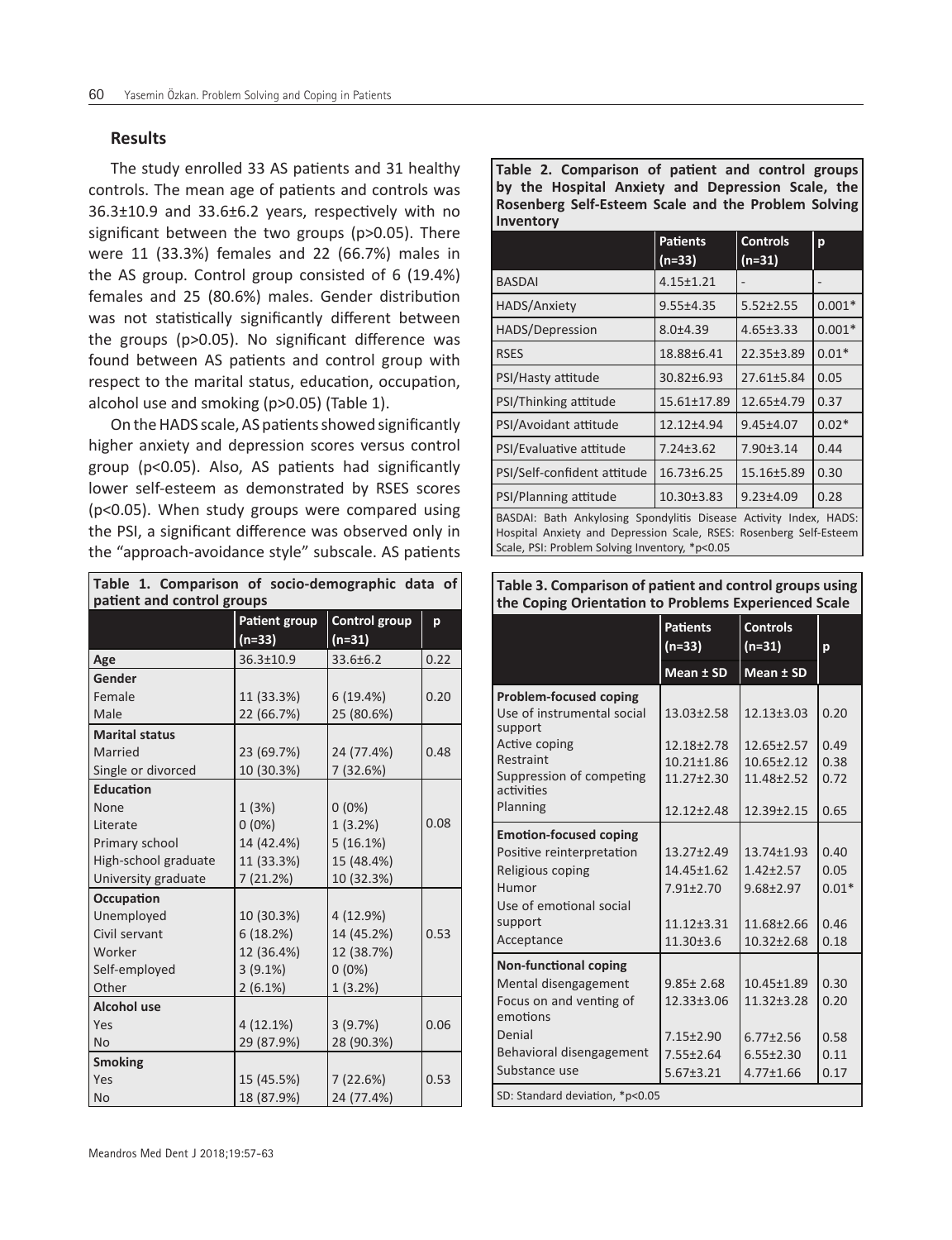were found to assume an avoidant attitude more frequently compared to control group (Table 2).

When AS patients and control group were compared using the COPE, no significant difference was observed between the groups except in the humor subscale of emotion-focused coping. AS patients were found to employ humor as a stress coping strategy less frequently in comparison to control group (p>0.05) (Table 3).

Patients had an average BASDAI score of 4.15±1.21. A correlation analysis was performed to check whether BASDAI scores were correlated with other scales and it showed no correlation with anxiety and depression scores. BASDAI scores were positively correlated with RSES scores and a very strong negative correlation was found between BASDAI scores and total PSI scores. Based on the COPE inventory scores, a negative correlation was found between humor, mental disengagement and behavioral disengagement and BASDAI scores (p<0.05) (Table 4).

| Table 4. Correlation between Bath Ankylosing        |  |  |  |
|-----------------------------------------------------|--|--|--|
| Spondylitis Disease Activity Index scores and other |  |  |  |
| scales                                              |  |  |  |

|                                                                                                                                                                                      |           | р     |  |
|--------------------------------------------------------------------------------------------------------------------------------------------------------------------------------------|-----------|-------|--|
| <b>RSES</b>                                                                                                                                                                          | $0.41*$   | 0.016 |  |
| <b>Overall PSI</b>                                                                                                                                                                   | $-0.80**$ | 0.000 |  |
| <b>COPE</b>                                                                                                                                                                          |           |       |  |
| Humor                                                                                                                                                                                | $-0.40*$  | 0.018 |  |
| Mental disengagement                                                                                                                                                                 | $-0.35*$  | 0.045 |  |
| Behavioral disengagement                                                                                                                                                             | $-0.35*$  | 0.043 |  |
| RSES: Rosenberg Self-Esteem Scale, PSI: Problem Solving Inventory,<br>COPE: Coping Orientation to Problems Experienced, *moderately<br>strong correlation, **very strong correlation |           |       |  |

# **Discussion**

It seems plausible that AS patients may experience disturbances in emotional well-being and problems in social adaptation secondary to psychiatric symptoms in addition to physical symptoms and functional disability caused by the disease itself. Thus, we designed the present study to investigate anxiety, depression, self-esteem, stress management and problem solving skills in individuals with AS, a chronic disease that affects approximately 0.5% of the Turkish population (24).

Anxiety and depression are among the most commonly investigated psychiatric conditions among

AS patients (5-9). Previous studies have consistently shown significantly higher anxiety ve depression scores in AS patients compared to control groups. In one study using the HADS tool, Baysal et al. (8) reported significantly higher anxiety scores among AS patients but no significantly difference in depression scores versus control group. Studies have looked at other parameters such as quality of life (6), disability (5), sexual dysfunction (25), and alexithymia (26) in addition to anxiety and depression and found considerable impairment in these areas. As expected, we observed significantly higher scores for anxiety and depression in AS patients versus healthy control group in our study. Anxiety and depression symptoms may also occur in chronic, painful diseases that are associated with functional disability as well as in several psychiatric disorders and may impair coping skills and adversely affect improvement. Accordingly, despair and depression were identified as potential future targets of treatment to diminish functional limitation in AS patients (27).

In the present study, AS patients showed lower self-esteem scores in comparison to control group. Self-esteem reflects a person's overall subjective emotional evaluation of his or her self-worth, selfconfidence or self-acceptance. A person with a high self-esteem has a positive evaluation of himself or herself and is able to recognize his/her strengths (28). We identified only one study that focused on selfesteem level in AS patients (25). Similar to our study, that study found lower self-esteem and significantly higher levels of depression, anxiety and alexithymia in AS patients. While the presence of depression and anxiety may affect self-esteem in AS patients, impairment of daily living activities and functional disability caused by the illness are associated with diminished self-esteem. In turn, low self-esteem further impairs the disability and results in worsening of depression, creating a vicious circle.

To our knowledge, this study is the first to utilize the PSI in AS patients. When we compared AS patients with healthy controls based on PSI scores, we found a difference only in the avoidant attitude which was significantly more frequently used by AS patients. The Approach-Avoidance Style subscale of the PSI assesses whether individuals tend to approach or avoid problems and have doubts about their problem solving skills when they fail to solve a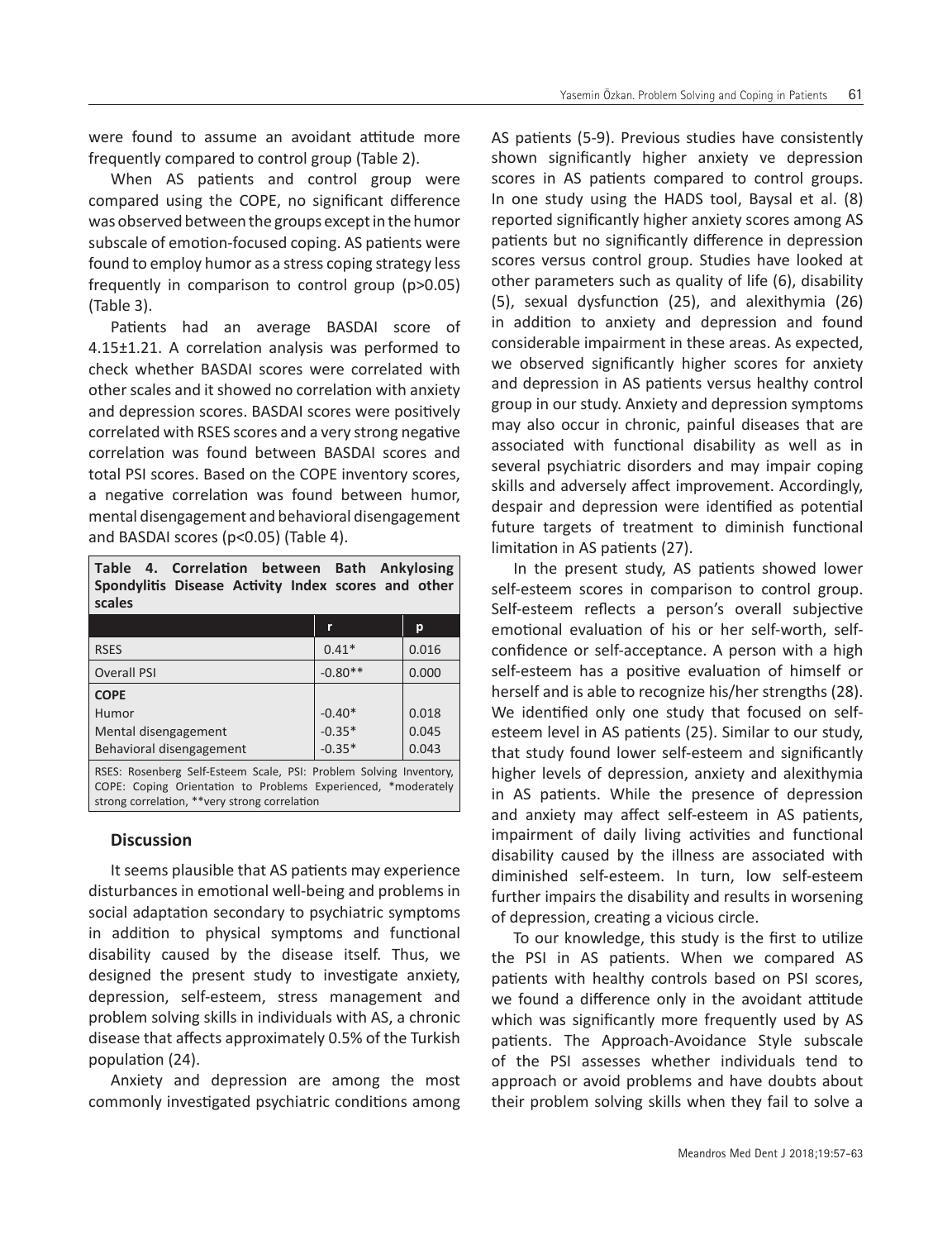problem. Ineffective problem solving was reported to trigger stressful life events and cause psychological maladaptation (29). There is strong evidence to suggest that problem solving is associated with better adaptation to stress. Successful problem solvers (those who are self-confident and not afraid to confront problems with lower scores in the PSI) were reported to be significantly healthier than unsuccessful problem solvers (those who are less self-confident with higher scores on the PSI) both psychologically and in relation to the cognitiveemotional-behavioral model which is considered vital to cope with challenges (30). More frequent use of avoidant attitude by AS patients may be related to their low selfesteem and pre-existing depression.

We identified two published studies on the mechanisms to cope with stress in AS patients. Using a different scale, Günther et al. (15) found that AS patients employed self-accusation or resignation as a coping strategy less frequently compared to healthy individuals. There was no change in these coping mechanisms in the course of the illness. In a Turkish study, 40 AS patients and 40 healthy volunteers were compared using the COPE and no significant difference was found between the two groups. The disparity between these two studies may have resulted from methodological differences including non-exclusion of psychiatric disorders and genderbased patient selection. In our study, there were no significant differences between the groups except in the humor subscale of emotion-focused coping. Humor is an emotion-focused coping mechanism and may impair or increase the ability to adapt depending on the stressor itself, the circumstances associated with stress and many other factors. Less frequent use of this kind of coping as observed in AS patients may be explained by the tendency toward depression in these patients (depressive patients are more likely to use humor as a coping strategy) (31).

In a correlation analysis examining the correlation of BASDAI scores with other scales used in our study, no correlation was found with anxiety and depression scores. This finding is in contrast with a number studies that reported a positive correlation (2,5,6). In a study by Karan et al. (32), a weak correlation was found between BASDAI scores and Beck Depression Inventory scores among 24 patients diagnosed with AS. This may be explained by relatively small sample size and greater BASDAI scores in that study. A positive correlation was found between self-esteem and disease activity in our study. This interesting finding may be related to mental adaptation. Negative correlations were found between disease activity and humor, mental disengagement and behavioral disengagement subscales when correlations were sought between disease activity and stress coping scales. However, in a study by Sarısoy et al. (14), disease activity was not correlated with coping attitudes. It seems that AS patients employ mental and behavioral disengagement strategies less frequently as their disease activity increases. Again, this may be explained by a compensatory or defense mechanism as in the case mentioned above where increased disease activity was associated with higher self-esteem. A similar finding was observed in the correlation analysis for the PSI where scores were improved with higher disease activity. Further studies on larger patient groups are needed to investigate this kind of surprising impact of higher disease activity.

Major limitation of our study was the small sample size. Studies involving classification of the disease activity (e.g. mild, moderate, severe) of AS patients may provide more detailed data. Another limitation was the failure to conduct a detailed psychiatric interview addressing other conditions that might affect mental health in addition to the anxiety and depression scales that we used in the study.

# **Conclusion**

In conclusion, being a chronic rheumatic disease, AS not only limits daily living activities due to its physical manifestations but also causes psychological problems such as depression ve anxiety. However, it does not seem to impair problem solving skills and the ability to cope with stress significantly. It might be helpful to evaluate AS patients using a holistic approach and to be aware of the factors that are associated with difficulties in their social interactions. **Ethics** 

**Ethics Committee Approval:** The study protocol was approved by the institutional Ethics Committee.

**Informed Consent:** All patients included were informed about the study.

**Peer-review:** Externally peer-reviewed.

**Financial Disclosure:** The authors declared that this study received no financial support.